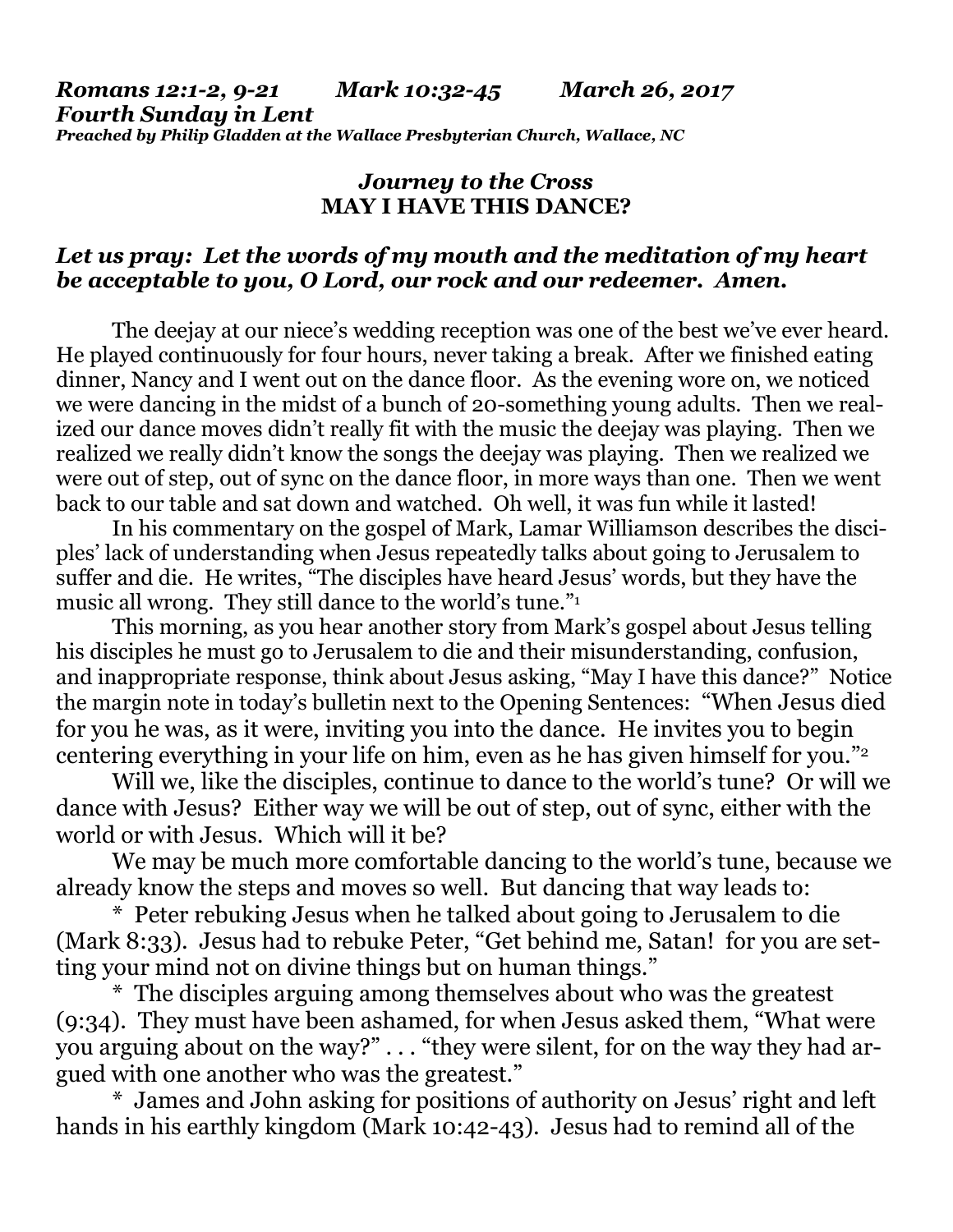disciples that the Gentile rulers lorded it over their subjects and their "great ones" were tyrants.

In other words, when we dance to the world's tune, we become self-centered and self-seeking. Instead of accepting Jesus' invitation, we try to make him dance to our own tune. Isn't that what the devil tried to do when he tempted Jesus to be something other than the Messiah he was meant to be? Isn't that what Peter tried to do when he scolded Jesus and, we can assume, said something like, "Messiahs don't suffer and die"? As one writer has put it, "Even worse, the disciples sometimes put themselves at cross purposes with Jesus by trying to educate their teacher about proper messianic behavior."<sup>3</sup>

But there's another tune to dance to, and the refrain goes like this: "The Son of Man must undergo great suffering, and be handed over to the chief priests and the scribes, and they will condemn him to death; and after three days he will rise again." Do we recognize the song? Does it make us want to dance with Jesus? If so, we'll have to learn a whole new set of dance steps and moves. It may be awkward and difficult, because dancing to this tune means:

\* Deny yourselves, take up your cross, and follow me (Mark 8:34).

\* Whoever wants to be first must be last of all and servant of all (Mark 9:35).

\* Whoever wishes to become great among you must be your servant, and whoever wishes to be first among you must be slave of all (Mark 10:43-44).

We don't often think about Jesus dancing. But what if he did? And what if he invited his followers to join him?

In the second century A.D., numerous tales were written about the adventures of Jesus' disciples. One is called *The Acts of John*, which contains stories about the missionary activities of John, the son of Zebedee (who appears in today's gospel story). Near the end of the "book," John describes what happened on the night before Jesus was arrested and crucified. We know from Matthew, Mark, Luke, and John that Jesus ate the Passover meal and washed his disciples' feet. In *The Acts of John*, John says, "Now, before he was arrested . . . he gathered us all together and said, 'Before I am delivered up to them, let us sing a hymn to the Father, and go forth to what lies before us.' So he commanded us to make a circle, holding one another's hands, and he himself stood in the middle. He said, 'Respond Amen to me.' He then began to sing a hymn, and to say, 'Glory be to you, Father!' And we circling him said, 'Amen.' 'Glory be to you, Word! Glory be to you, Grace!' 'Amen.' 'Glory be to you, Spirit! Glory be to you, Holy One! Glory be to the glory!' 'Amen.' 'We praise you, O Father. We give thanks to you, light, in whom darkness does not abide.' 'Amen.'"

The song and the dancing continue, " 'I will pipe, dance all of you!' 'Amen.' 'The whole universe is dancing above.' 'Amen.' 'He who does not dance, does not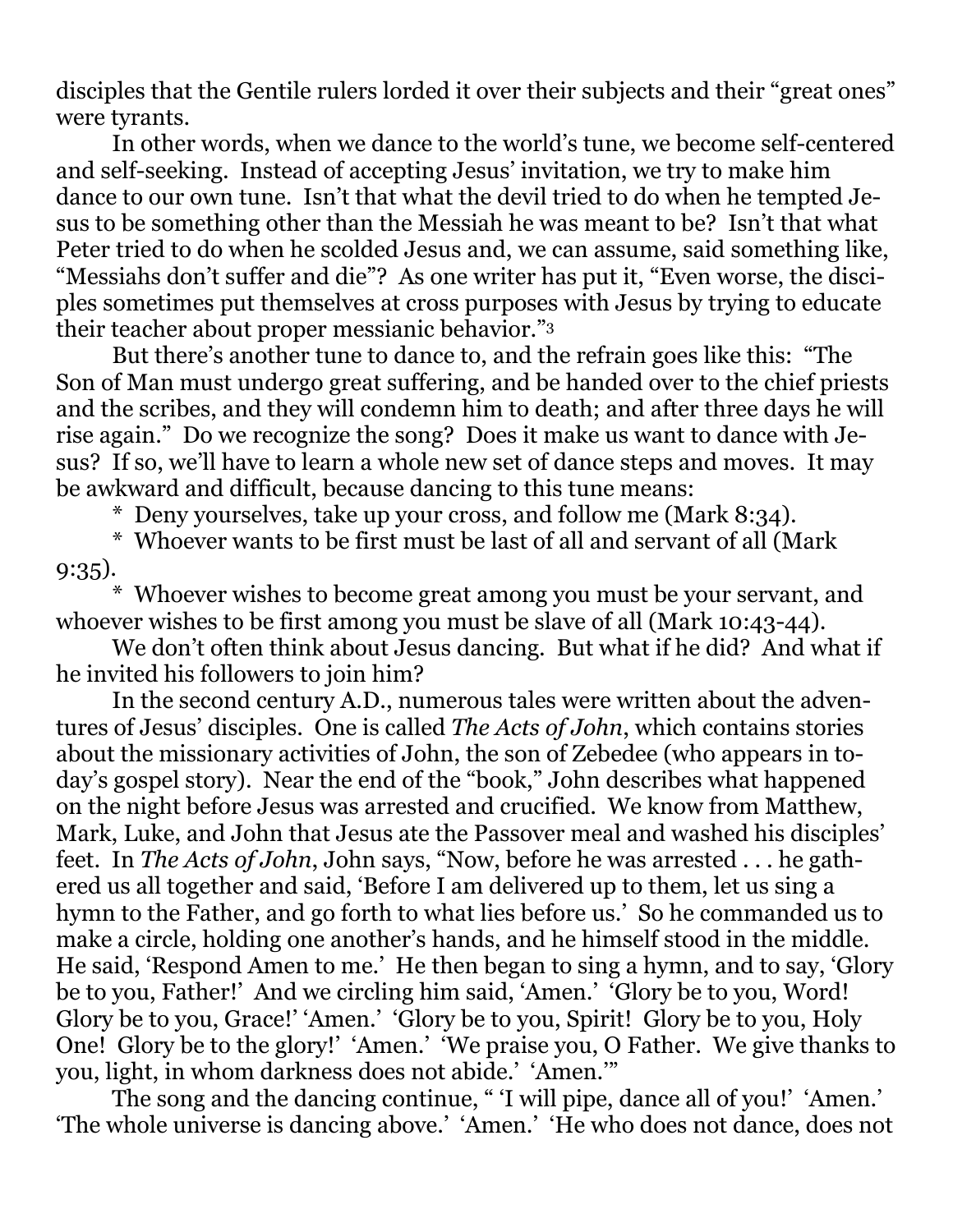know what is being done.' 'Amen.' 'Now if you respond to my dancing, see yourself in me who speak . . .You who dance, perceive what I do.'" John then says, "After this dance, my beloved the Lord went out. . . Even I, when I saw him suffer, did not abide at his passion but fled to the Mount of Olives, weeping over what had taken place. And . . . he was hung upon the cross on Friday, at the sixth hour of the day."<sup>4</sup>

Scholars think this story might be the basis for an ancient Christian liturgical dance. Dance is often used to describe the dynamic and intimate relationship between God and his people, and even among the Father, Son, and Holy Spirit. The "dance of God" or the "dance of the Holy Trinity" is called *perichoresis*, which means "rotation" or "a going around." You can hear the word "choreography" in there. Timothy Keller describes that intimate and intertwined relationship of the Trinity this way: "When we delight and serve someone else, we enter into a dynamic orbit around him or her, we center on the interests and desires of the other. That creates a dance, particularly if there are three persons, each of whom moves around the other two . . . None demands that the others revolve around him. Each voluntarily circles the other two, pouring love, delight, and adoration into them . . . That creates a dynamic, pulsating dance of joy and love."<sup>5</sup>

"Dance, then, wherever you may be; I am the Lord of the Dance, said, he, and I'll lead you all, wherever you may be, and I'll lead you all in the dance, said he." (Refrain, Hymn #157, "I Danced in the Morning," *Glory to God*)

According to the Arthur Murray Dance Centers website, when you dance, you have The Leader and The Follower. The Leader "communicates the patterns of a dance through decisive movement." The Follower "is sensitive to the signals of a leader and responds accordingly."

Jesus, the Leader of the dance, sets the patterns of his dance: servanthood, cross-bearing, discipleship, the first must be last, the greatest must be the servant of all.

Jesus, the Leader of the dance, sets the patterns of his dance through decisive movement: on the road to Jerusalem, it is necessary for him to be handed over to die, "the Son of Man came not to be served but to serve, and to give his life as a ransom for many."

If Jesus is the Leader of the dance, that makes us the Follower. Who will we dance with? Will we follow the Leader or will we continue to dance to the world's tune? According to the Arthur Murray instructions, "Leader or follower, whichever role you choose to occupy is, quite literally, your job description on the dance floor. What you do with that responsibility will determine who you can dance with." Jesus has chosen his job description as the Leader of the dance. He says, "Follow me. Dance like this." Our job description in the Divine Dance is to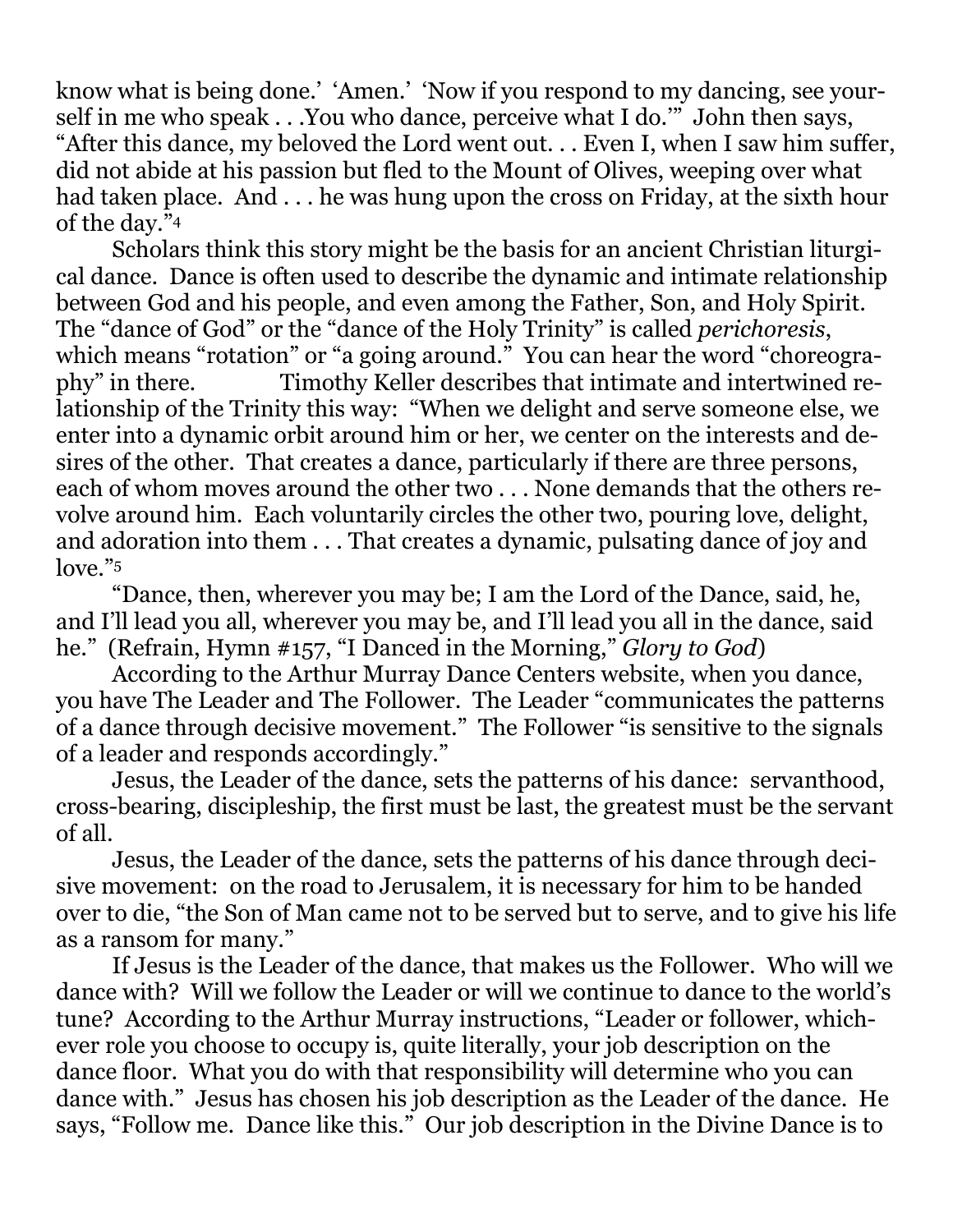be the followers. The steps are laid out for us, but they're hard to learn. We step all over Jesus' and our own feet. We stumble along. When I was looking for quotes for this week's bulletin margin notes, I Google searched "Jesus, discipleship, cross, follow me." I found a website called [BoardofWisdom.com](http://boardofwisdom.com/) that had this saying of Jesus: "Whoever wants to be great among you must be your servant." Underneath this quote I saw this note: "This quote by Jesus of Nazareth is a favorite of 0 users." In other words, lots of time, we'd rather sit out the dance.

But Jesus is a persistent and winsome dance partner. He continues to hold out his nail-scarred hands and invite us into his divine dance of life. In 1883, William B. Sandy published his *Christmas Carols Ancient and Modern.* The collection contained a "traditional" English carol called "Tomorrow Shall Be My Dancing Day." The eleven-verse carol tells the story of Jesus' life, death, and resurrection as a dance, with the chorus, "Sing, oh! my love, oh! my love, my love, my love, This have I done for my true love." His birth and baptism are "to call my true love to my dance." His temptation was "to have me break my true love's dance." The religious and political leaders "judged me to die to lead the dance." He died on the cross "to call my true love to my dance." He rose again on the third day "up to my true love and the dance." He ascended up to heaven where he sits on the right hand of God, "that man may come unto the general dance."<sup>6</sup>

They say that you should always "dance with the one who brung ya." In other words, you should give proper fidelity and faithfulness to those who have gone out of their way to look after you. In 1993, Shania Twain released a popular song called "Dance with the One That Brought You." The chorus says, "You got to dance with the one that brought you, Stay with the one that wants you, The one who's gonna love you when all of the others go home. Don't let the green grass fool you, Don't let the moon get to you. Dance with the one that brought you and you can't go wrong."<sup>7</sup>

Jesus is the one who wants you. Jesus is the one who's gonna love you when all of the others go home. What will you say when Jesus holds out his hand, says "Follow me," and asks, "May I have this dance?"

Dance with Jesus, and you can't go wrong.

*Let us pray: God of grace, you have made our minds. Help us to know you. You have made our hearts. Help us to love you. You have made our voices. Help us to sing your praise. You sent Jesus to save us. We praise you and thank you, with words and music and action. Help us join the dance of life. Amen.*

## **NOTES**

<sup>1</sup>Lamar Williamson, Jr., *Mark* (Atlanta: John Knox Press, 1983), p. 193.